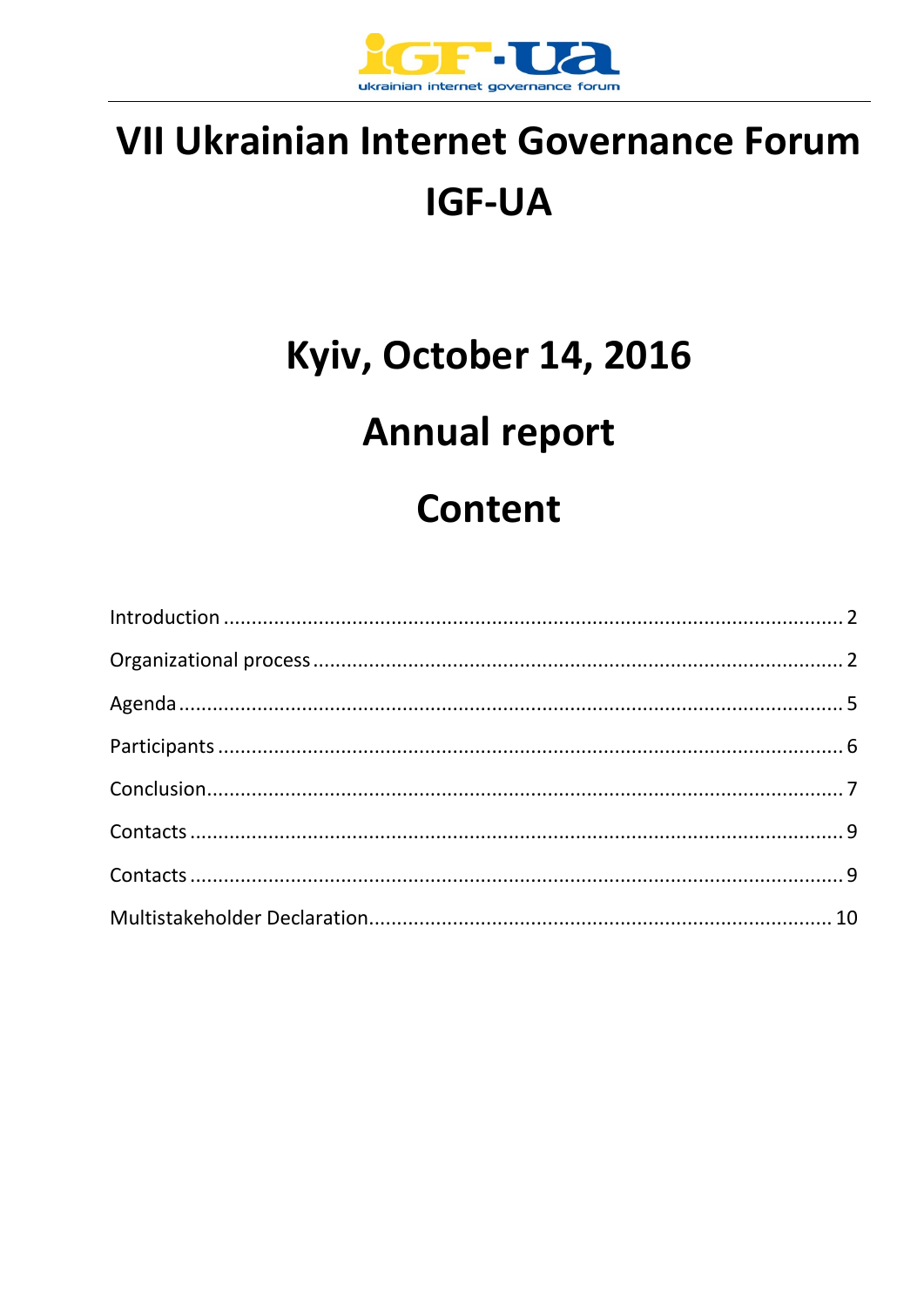

## **INTRODUCTION**

The first Ukrainian Internet Governance Forum (IGF-UA) was held in September 2010 in Kyiv. Since that time the annual IGF-UA was a continuation of the world series of Forums due to discuss the most important issues of the information society development, consolidation of efforts of state bodies, business, online community, professional and academic elites in order to accelerate the implementation of the IT-capabilities, creating conditions for comprehensive development of Internet technologies for the public interest. IGF-UA always gathers participants from different countries who represent international organizations, governmental agencies, non-governmental and commercial organizations in the field of ICT and media.

The seventh Ukrainian Internet Governance Forum IGF-UA was held on 14th October 2016 at the Centre of events Nivki-hall (Kyiv). Over 130 participants attended the event from Ukraine and other European countries, representing government agencies, international organizations, private sector, civil society, academic and technical community, the media, the students youth. A significant number of participants took part in the IGF-UA remotely.

IGF-UA continues to be an important component of the national debate about the future of the Internet in Ukraine.

## **ORGANIZATIONAL PROCESS**

The activity of the Organizing Committee is based on the "Principles regarding the conduct of the Ukrainian Internet Governance Forum IGF-UA (Protocol of intentions)". This document was developed for the implementation of the decisions of the 4th IGF-UA.

*"Principles of the Ukrainian Internet governance Forum IGF-UA (Protocol of intentions)": [http://igf](http://igf-ua.org/docs/Principles.doc)[ua.org/docs/Principles.doc](http://igf-ua.org/docs/Principles.doc)*.

All members of the Internet community, who came up with a proposal on the inclusion of his candidacy in the Organizing Committee and agreed with the Principles concerning the conduct of the Ukrainian Internet Governance Forum IGF-UA (Protocol of intent), were elected as a member of the Organizing Committee.

The Organizing Committee consists of 26 people, balanced in representing different stakeholder groups: government agencies, international organizations, private sector, civil society, academic and technical communities.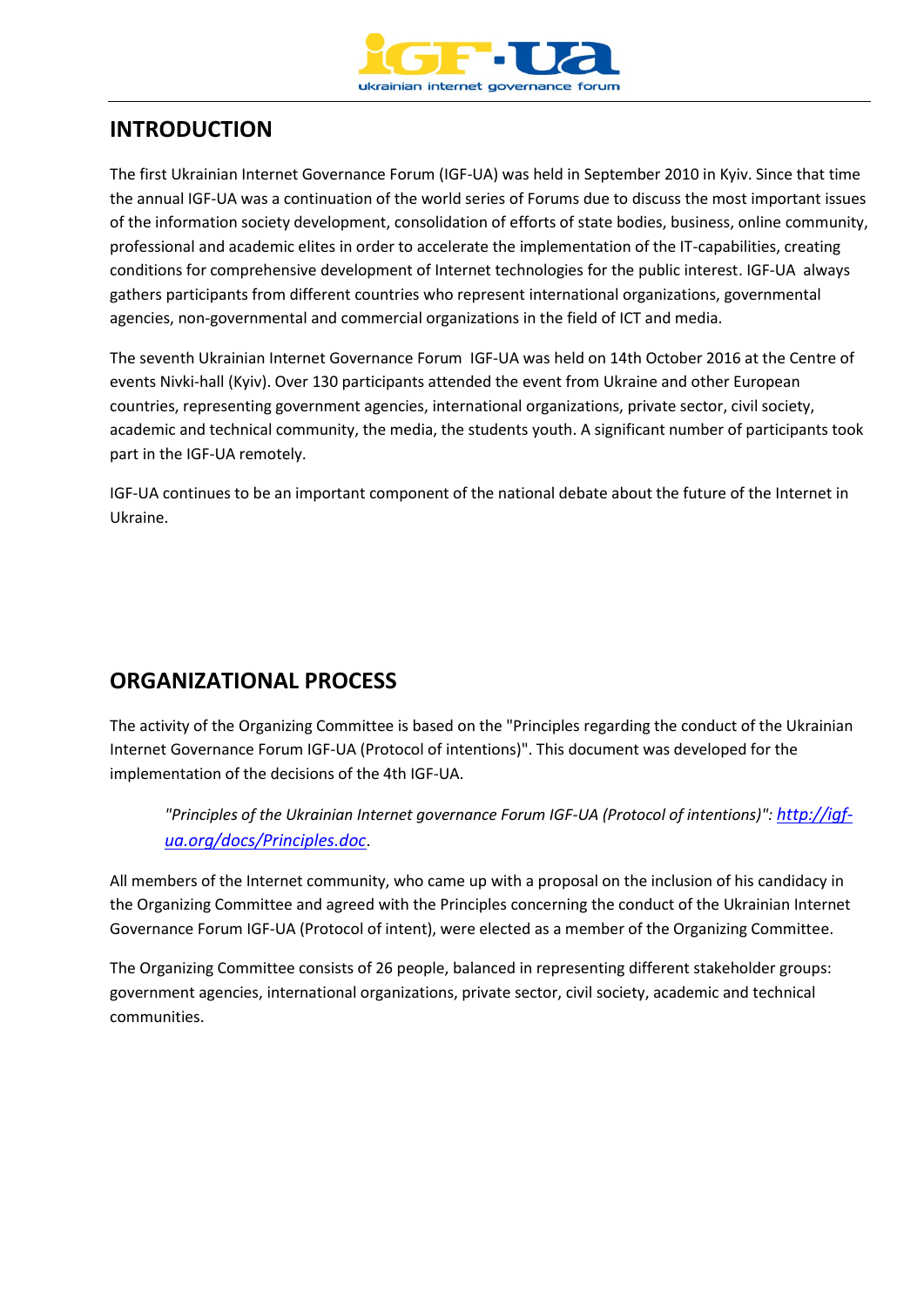

#### **The Members of IGF-UA Organizing Committee**

|            | <b>Full name</b>         | Organization                                                                                       | Stakeholder group                   |
|------------|--------------------------|----------------------------------------------------------------------------------------------------|-------------------------------------|
| 1.         | Antonenko Serhii         | The state Agency for e-governance of Ukraine                                                       | Government organizations            |
| 2.         | <b>Baranov Oleksandr</b> | Research Institute of Computer Science and Law of<br>National Academy of legal Sciences of Ukraine | Academic and technical<br>community |
| 3.         | <b>Bidenko Artem</b>     | Ministry of Information Policy of Ukraine                                                          | Government organizations            |
| 4.         | Harkavenko Oleksandr     | The security service of Ukraine                                                                    | Government organizations            |
| 5.         | Honcharuk Yurii          | Association of Enterprises "Ukrainian Network<br>Information Center"                               | Private sector                      |
| 6.         | <b>Husiev Oleh</b>       | The Commission on science and information<br>technology                                            | Civil society                       |
| 7.         | Dziuba Serhii            | National Commission For The State Regulation Of<br><b>Communications And Informatization</b>       | Government organizations            |
| 8.         | Karhapolov Yurii         | Internet Association of Ukraine                                                                    | Civil society/ Private sector       |
| 9.         | Kosyk Viktoriia          | Institute modernization of educational content,<br>Ministry of Education of Ukraine                | Academic and technical<br>community |
| 10.        | Konovalov Oleksii        | Kyiv College of Communication                                                                      | Academic and technical<br>community |
| 11.        | Kokhmaniuk Dmytro        | The Independent Expert                                                                             | Private sector                      |
| 12.        | Kukovskyi Volodymyr      | Secretary Of The Organizing Committee                                                              | Civil society                       |
| 13.        | Soltanovskyi Vitalii     | The security service of Ukraine                                                                    | Government organizations            |
| 14.        | Opanasenko Oleksandr     | The Verkhovna Rada of Ukraine Committee on issues<br>of freedom of speech and information policy   | Government organizations            |
| 15.I       | Paziuk Andrii            | Institute of international relations of KNU of Taras<br>Shevchenko                                 | Academic and technical<br>community |
| <b>16.</b> | Parno-Kyriienko Lesia    | A joint project of the European Union and the Council<br>of Europe "Freedom of media in Ukraine."  | International organization          |
| 17.        | Pietukhov Ivan           | Ukrainian League Of Industrialists And Entrepreneurs                                               | Civil society/ Private sector       |
| 18.        | Potashev Serhii          | The apparatus of the Verkhovna Rada Committee on<br>Informatization and communications             | Government organizations            |
|            | 19. Prykhodko Oksana     | European Media Platform                                                                            | Civil society                       |
| 20.        | Protsenko Diana          | Center for Innovations Development of National<br>University "Kyiv-Mohyla Academy"                 | Academic and technical<br>community |
| 21.        | Semeniuk Dmytro          | The office of fight against cybercrime of MIA of<br>Ukraine                                        | Government organizations            |
| 22.        | Smolianinov Pavlo        | State Service of Special Communication and<br>Information Protection of Ukraine                    | Government organizations            |
| 23.        | Stetsenko Dmytro         | The Verkhovna Rada of Ukraine Committee on<br>Freedom of Speech and Information Policy             | Government organizations            |
| 24.        | Tkachenko Svitlana       | Hostmaster                                                                                         | Private sector                      |
| 25.        | Tsaruk Oleksandr         | Government Advisory Committee of ICANN                                                             | International organization          |
| 26.        | Yakushev Mikhail         | <b>ICANN</b>                                                                                       | International organization          |



Governments

**International Organizations** 

- **Private Sector**
- **Civil Society**
- **Academic and Technical community**

**Pic.1. Participation of representatives in the IGF-UA Organizing Committee of various stakeholder**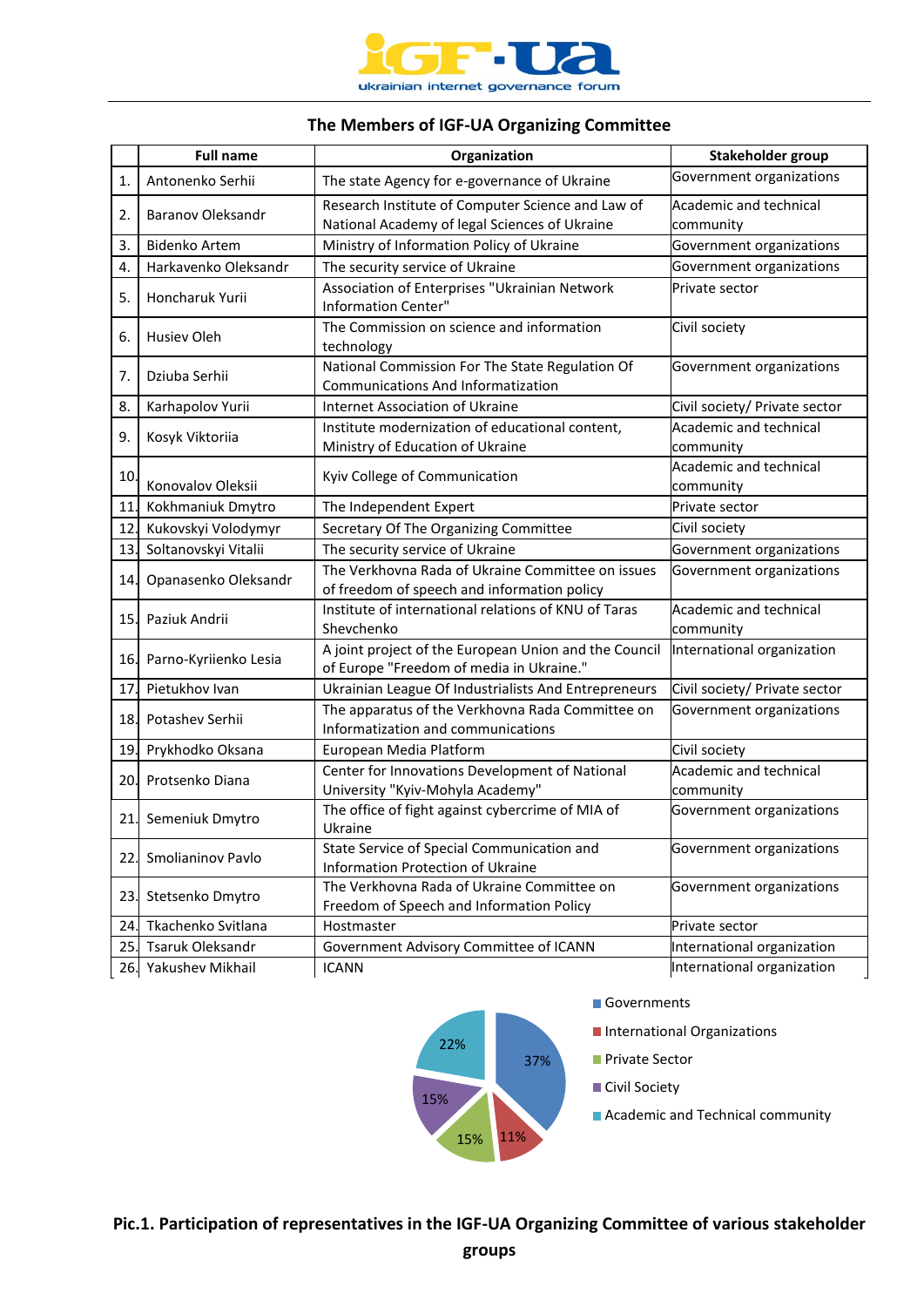

At the 5th IGF-UA, held in October 2014, it was decided to carry out the activities of the Organizing Committee of IGF-UA on a regular basis. In order to implement this decision, the Organizing Committee was performing work not only during the immediate preparations for the IGF, but throughout the period between the 6th and 7th IGF-UA.

There were six meetings of the Organizing Committee – 01.06.2016, 08.07.2016, 04.08.2016, 16.09.2016, 27.09.2016 and 10.10.2016 (protocols of meetings in Ukrainian – [http://igf-ua.org\)](http://igf-ua.org/).

At meetings of the Organizing Committee, in addition to issues of the organization of the IGF-UA, were discussed the questions of the participation in the European Dialogue on Internet governance EuroDIG, the employment of the developments of the Internet community of Ukraine in the Organizing Committee. It was also organized terminal for remote participation in the European Dialogue on Internet Governance EuroDIG 10.06.2016. Topics of discussion – national initiatives in the field of Internet governance.

The Organizing Committee has determined the composition of the nine Organizers IGF-UA: Internet Association of Ukraine, Commission for Science and IT of the Ukrainian League Of Industrialists And Entrepreneurs, Joint project of the European Union and Council of Europe "Freedom of media in Ukraine", Internet Corporation for Assigned Names and Numbers (ICANN), RIPE NCC (RIPE Network Coordination Centre), ISOC (Internet Society), National Commission For The State Regulation Of Communications And Informatization, the IGF support association, NGO "European Media Platform".

Thus, among the organizers there is a balanced representation of different stakeholder groups:

• Civil society / Private sector (Internet Association of Ukraine, Commission for Science and IT of the Ukrainian League Of Industrialists And Entrepreneurs);

- Civil society (ISOC, NGO "European Media Platform");
- Private sector (RIPE Network Coordination Centre);

• Governmental bodies (National Commission For The State Regulation Of Communications And Informatization);

• International organizations (a Joint project of the European Union and Council of Europe of a project "Freedom of media in Ukraine", ICANN, the IGF support association).

The forum was held with the support of the Ministry of information policy of Ukraine (government organization) and State scientific institution "Institute of modernization of content of education" of MES of Ukraine (Academic and technical community).

The partner of the Forum was Arzinger Law office (Private sector).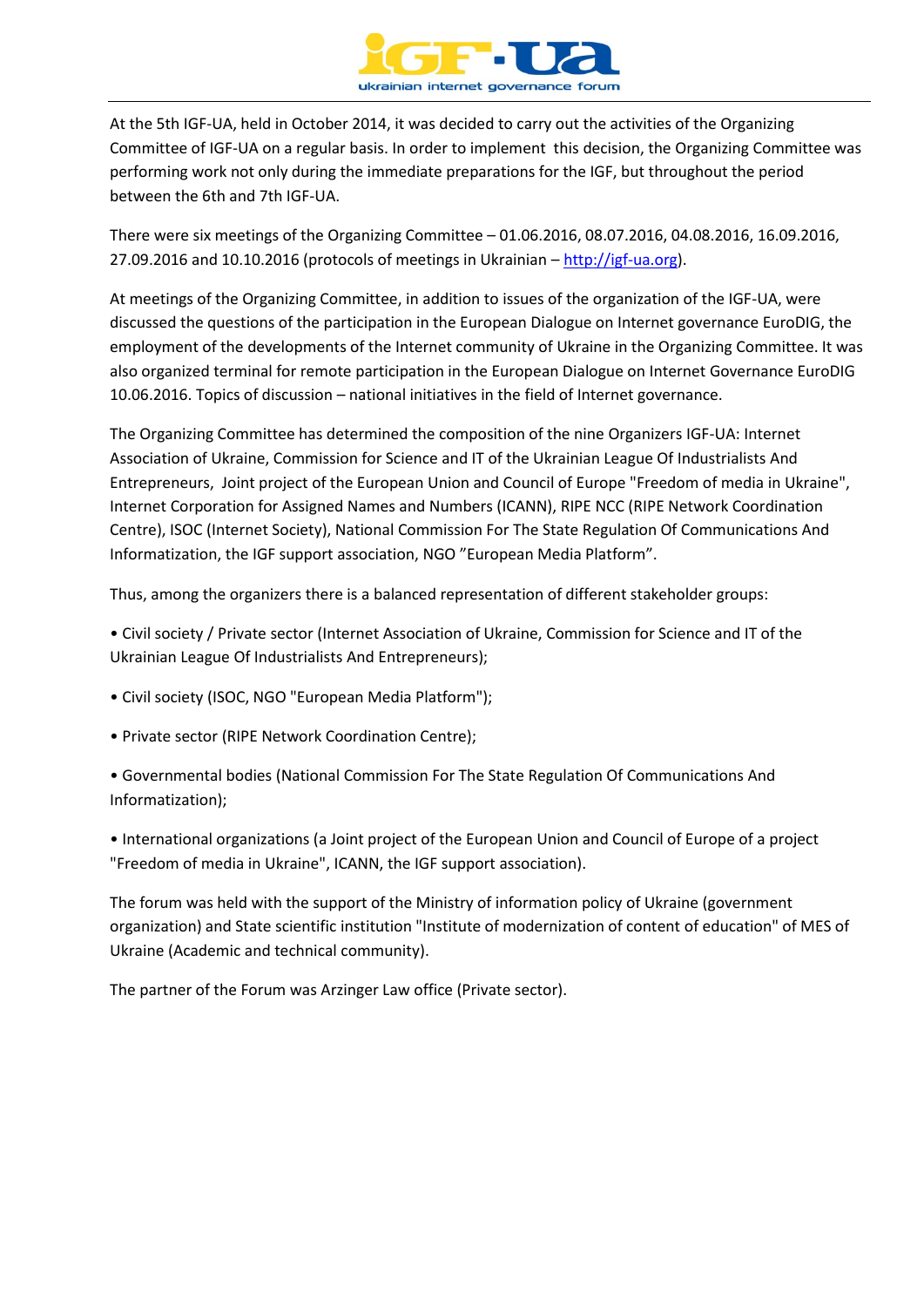

## **AGENDA**

The main purpose of IGF-UA is the development of Internet governance in Ukraine through multi-stakeholder dialogue and promoting partnerships in order to coordinate stakeholders for better and more balanced development of the Internet for the interests of the Ukrainian citizens. Based on this goal, the Organizing Committee has identified a list of the main topics for discussion at IGF-UA. They formed the basis of a number of platforms(sites) for discussion and debate.

**The plenary meeting**. Reviewed the situation on the Internet governance in the world and prospects for the near future.

**Site No. 1.1.** A discussion about the role of the state in the Internet governance processes.

**Site No. 1.2.** An open lecture on attraction of youth to the ICANN's programs for the student group "Laboratory of Internet governance".

**Site No. 2.1.** Within the theme "cyber security" discussed the following key issues:

- Legislative support of cyber security of Ukraine;
- Cyber security and war;
- Industry Certification;
- Cyber security and human rights

**Site No. 2.2**. Within the theme "The rights and freedoms online" hosted a discussion on "European standards and practices in ensuring a balance between human rights and security on the Internet.

**Site No. 3.1.** Within the theme "Intellectual Property Rights Protection" discussed the following key issues:

- Reform the legal regulatory framework on copyright in the EU
- New mechanisms for the protection of IP rights on the Internet.
- The legal basis for the functioning of the WHOIS and the protection of personal data.

**Site No. 3.2.** Within the theme "Digital era for Education" discussed the following key issues:

- Cloud services
- Online tournaments
- Online educational resources
- Ontological textbooks
- Informal education

**Site No. 3.3.** In the framework of the Round table with the domain of issues discussed problematic issues of the current state of domain market of Ukraine, the world trends domains:

- What might be the consequences of the IANA Transition process?
- How might the Internet change in connection with the newgTLD program?
- What are the technical issues confronting modern domain name market?

#### *Full version of VII IGF-UA Program – <http://igf-ua.org/program-igf-ua-2016>.*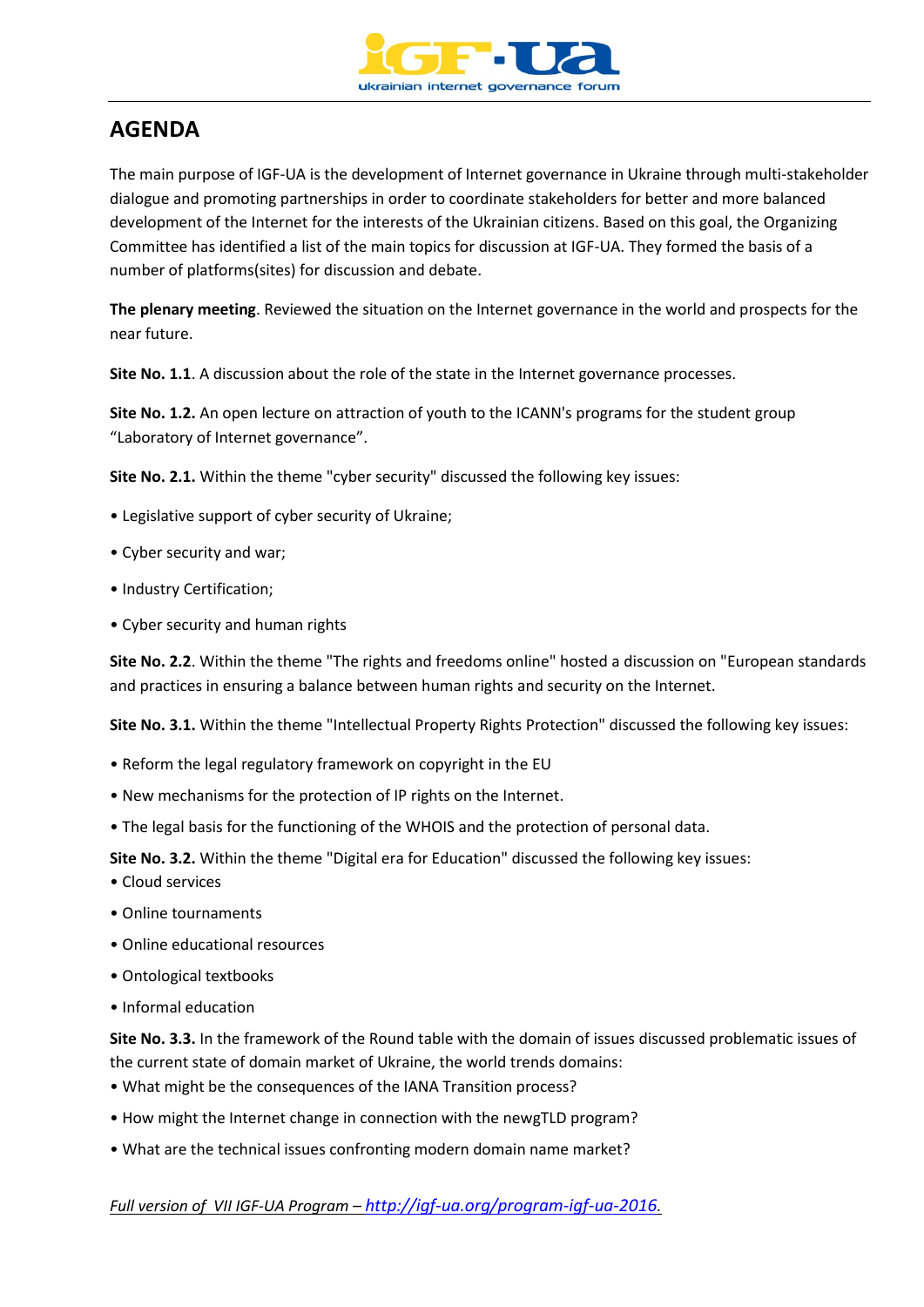

## **PARTICIPANTS**

In the 7th Ukrainian Internet Governance Forum IGF-UA participated more than 130 participants from all over Ukraine and other European countries, representing government agencies, international organizations, private sector, civil society, academic and technical community, media and youth.

A significant number of participants took part in the IGF-UA remotely. Participants who took part in the IGF-UA remotely, had the opportunity for feedback via email.



#### **Pic 2. Representation of different stakeholders among participants of IGF-UA-2016**

*Full list of Participants (on-site) IGF-UA-2016 – [http://igf](http://igf-ua.org/%D1%83%D1%87%D0%B0%D1%81%D0%BD%D0%B8%D0%BA%D0%B8-igf-ua-2016)[ua.org/%D1%83%D1%87%D0%B0%D1%81%D0%BD%D0%B8%D0%BA%D0%B8-igf-ua-2016](http://igf-ua.org/%D1%83%D1%87%D0%B0%D1%81%D0%BD%D0%B8%D0%BA%D0%B8-igf-ua-2016)*

During the "Stakeholders' Lunch" a survey was conducted among the IGF-UA participants regarding responsibilities of the state, the private sector and civil society in the field of Internet governance. The most common response among representatives of civil society was "Awareness-raising and capacity-building (knowledge, training, skills sharing)", and among the representatives of the government – "Public policymaking and coordination and implementation, as appropriate, at the national level, and policy development and coordination at the regional and international levels" and "Creating an enabling environment for information and communication technology (ICT) development".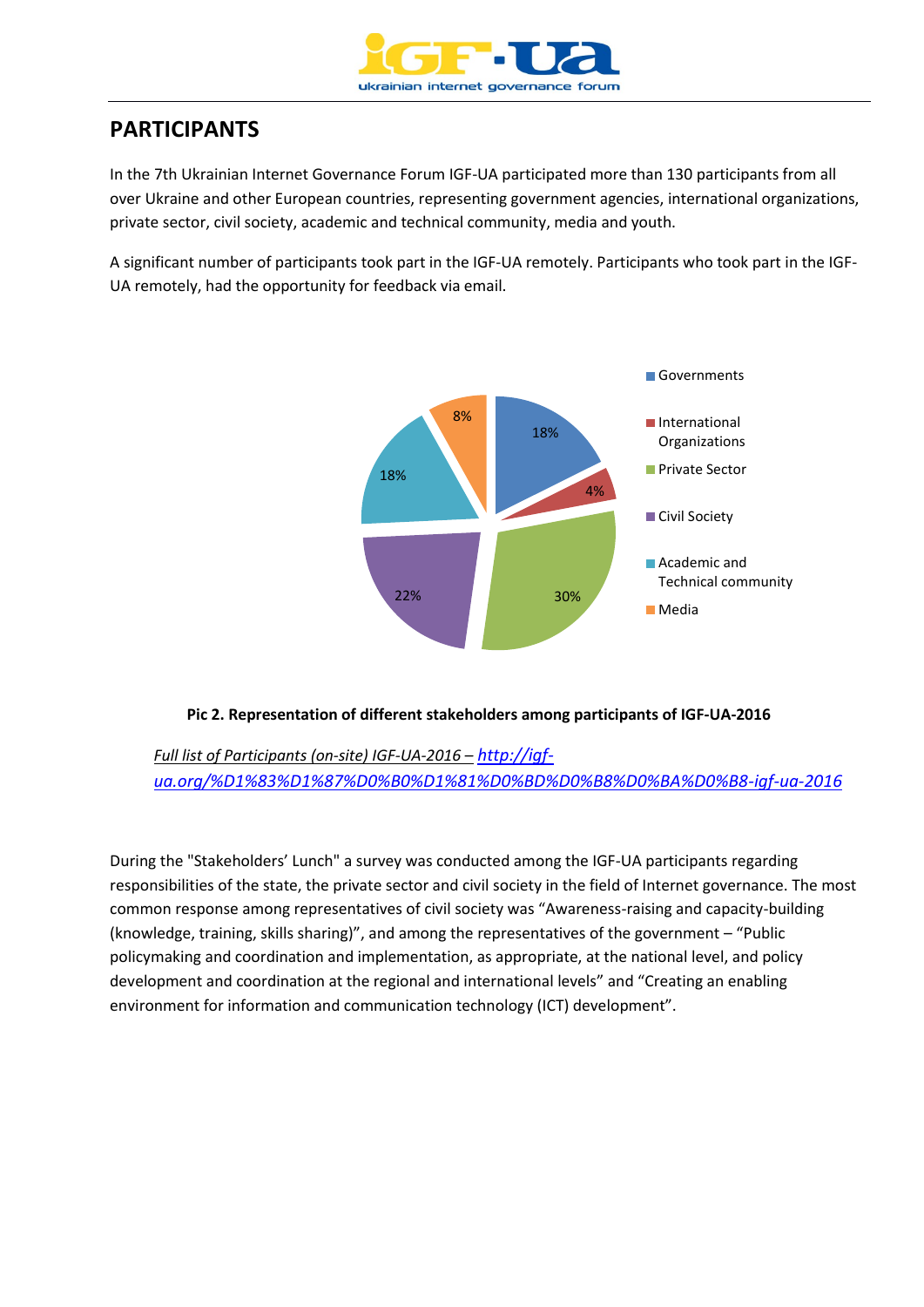

## **CONCLUSIONS**

The moderators of the panels presented the final statements at the closing panel discussion. They underlined the fruitfulness of the discussions, the importance of implementing international experience in Ukraine and the role of the discussions of the 7th IGF-UA in further improvement of Internet governance.

During the **discussion of the role of the state in the Internet governance processes** was proposed a number of practical steps that should make the Ukrainian government agencies together with representatives of the Internet community, particularly the necessary components of administrative reform in the ICT industry in Ukraine, dissemination of information in Ukraine about protection of the rights of Internet users. There were differing views of the representatives of the government, public and business on the need to publish the data of the Internet access quality by Internet service providers.

The panelists on the topic of **"Cybersecurity"** admitted that today in Ukraine there is the lack of legislative provision of cybersecurity relatively equal interaction between the state, private sector and civil society, ignoring the European practice of democratic control over the actions and powers of government, while implanting the practice of the state-aggressor and collapsing the IT -sector. It was proposed to deepen and to specify legislative work on these issues, it is advisable to separate the issues of information and cyber security at the conceptual and legislative level, during the development of legislative acts apply different approaches to the protection and administration of public and private information resources taking into account world experience.

All legislative initiatives, involving the use of information resources (system), must undergo a comprehensive public review to determine the possibility of their implementation in hardware, software and communication levels. The examination must be held by the experts from the academic community, IT professionals and public organizations.

The state should establish the effective interaction at all levels (between the power unit, the government, business and civil society) and to define the powers and responsibilities, within which it is impossible to transfer the tasks from one structure to another, to create conditions for effective cooperation and collaboration with the informal public associations, which voluntarily carry out tasks of protection of national cyberspace and prevent cyber-attacks from external aggressors, to complete the investigation of cyber attacks (cyber-incidents) and inform the public about their effectiveness.

State support of computer emergency response team (CERT): financial, personnel, program and technical, methodological, etc. – is virtually absent. At the same time, the private sector shows a high level of responsibility and interest in the development of private CERT, in particular created and received international certification of the first private CERT.

The participants did not find the answer to the question whether the government and society are ready to follow the laws and the Constitution of Ukraine, however, the state demonstrates its commitment to the introduction of anti-democratic methods of control over the commercial and private sectors of the Internet. The European practices of democratic control over the actions and powers of the authorities are blocked, while practices of the state-aggressor are implanted.

State policy on cyber security is at low level in general, which provokes criminals and aggressors for implementation of active actions to the detriment of the national interests of Ukraine in cyberspace.

The panelists on **"Human rights and freedoms online"** acknowledged that human rights online should just be guaranteed and no less to be protected as offline. Ukrainian users of virtual environment are the bearers of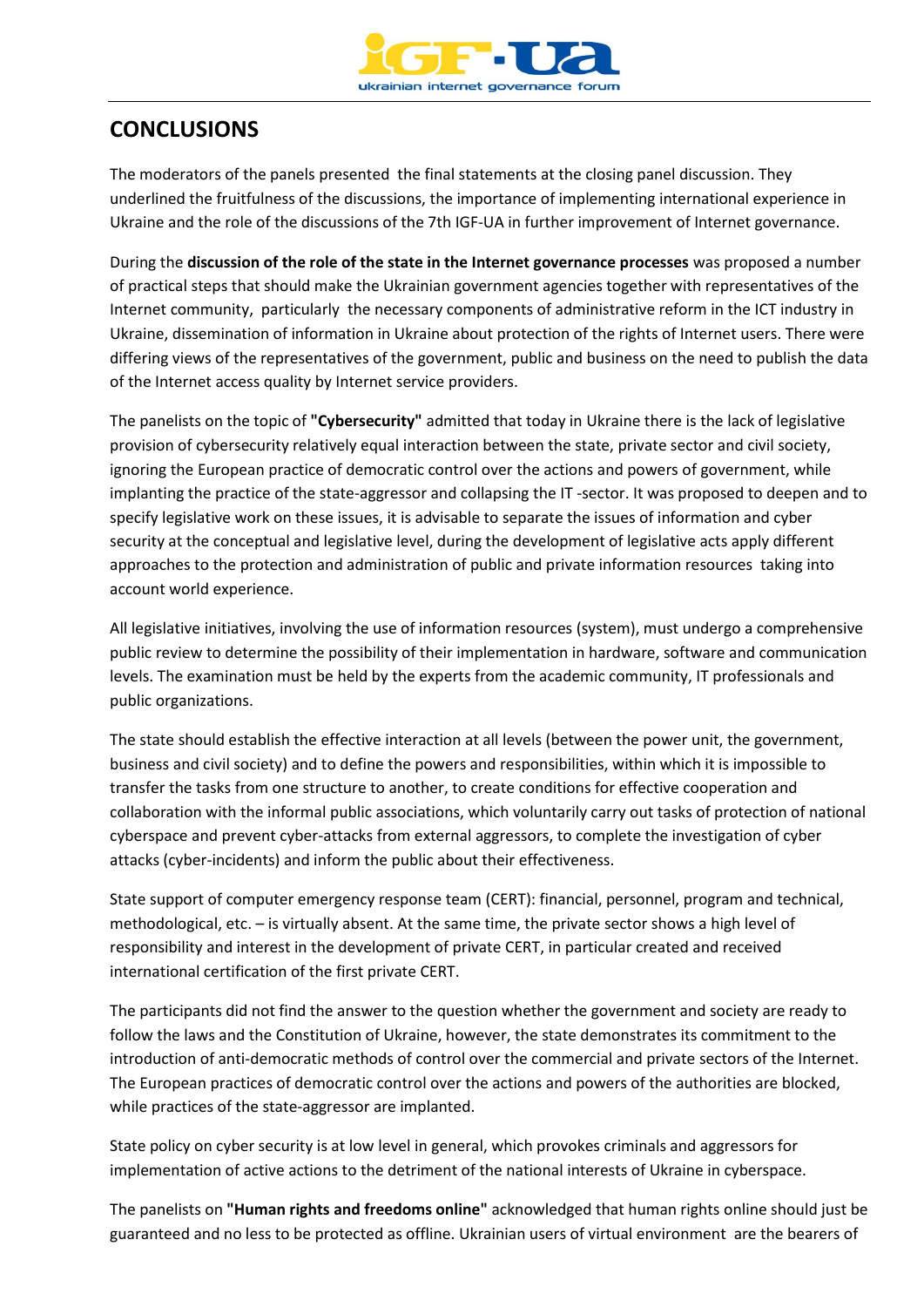

human rights and fundamental freedoms guaranteed by international law and the Constitution of Ukraine. Ukrainian state, represented by its officials and authorities, as it follows from the provisions of the Council of Europe Convention on the Protection of Human Rights and Fundamental Freedoms, has not only not to violate them, but also to create the necessary conditions for implementation by the adoption of necessary laws, organizational and financial support . Challenges along the way require joint efforts of the government, civil society and business.

Despite the annexation of Crimea by the Russian Federation, accompanied by oppression of freedom of speech on the peninsula and repression against the Crimean Tatar and Ukrainian online media and journalists, despite the armed conflict in Eastern Ukraine and the powerful propaganda of the aggressor, the Ukrainian state and society, thanks to free media, adapted to new challenges of hybrid war and defends national interests without resorting to undemocratic methods of limiting freedom of speech online.

The participants noted the need to take self-regulatory measures on the part of media environment to respond to such challenges as "Jeans", "media bots", "information noise" and also propose to implement programs to increase media literacy, professional standards of online journalism, the continuation of reforms on transparency of ownership, preventing media concentration in the market and editorial independence of the media from the impact of political-financial oligarchic circles.

It is extremely vital for Ukrainian society to adopt legislative acts concerning blocking and filtering of illegal content on the Internet relating to children's rights, the fight against terrorism and the language of hatred, as well as the protection of intellectual property is subject to the generally recognized principles of "necessity and proportionality" by involving the public and business sector at all stages of development and adoption of appropriate regulations. The Council of Europe standards and practice of the European Court of Human Rights is a guide for the implementation of the necessary regulatory measures in the audiovisual sector in the field of electronic communications, the reform of the legislation on intellectual property protection online, protection of privacy and personal data in compliance with the standards of freedom of expression offline and online.

Panelists reaffirm their commitment to the principle of multi-stakeholder participation in the Internet governance and broad involvement of all stakeholders on an equal basis in order to develop and implement policies to ensure the freedom, security, stability and resiliency of the Internet. With the aim to ensure the inevitability of course of the Ukrainian society to develop such Internet, we **endorse Multilateral declaration of appeal for the protection of human rights and freedoms online with the recommendation of the accession of Ukraine's accession to the "Coalition for Freedom Online"** (Freedom Online Coalition) and send it to the senior officials of our state (see below).

The panelists on "**The digital age for education**" offer to promote the creation of a single Ukrainian educational platform, integrated access point, "single window" for scientific and educational information for interactivity of all users, to invite children to the next Internet Governance Forum to participate in the work groups (possibly separate), and provide suggestions on issues that affect them, to create a safe and better Internet for children, and promote best practices (cases) for the protection of human rights have been violated online.

The participants of the round table of domain issues under the theme "**Protection of intellectual property in the Internet"** discussed the increased importance of intellectual property protection in the Internet. Every year there are more conflicts related to intellectual property and related violations of the law. One of the main problems is the problem of establishing the proper defendant and determine the point of where and by what means was carried out the violation of the law in the Internet environment.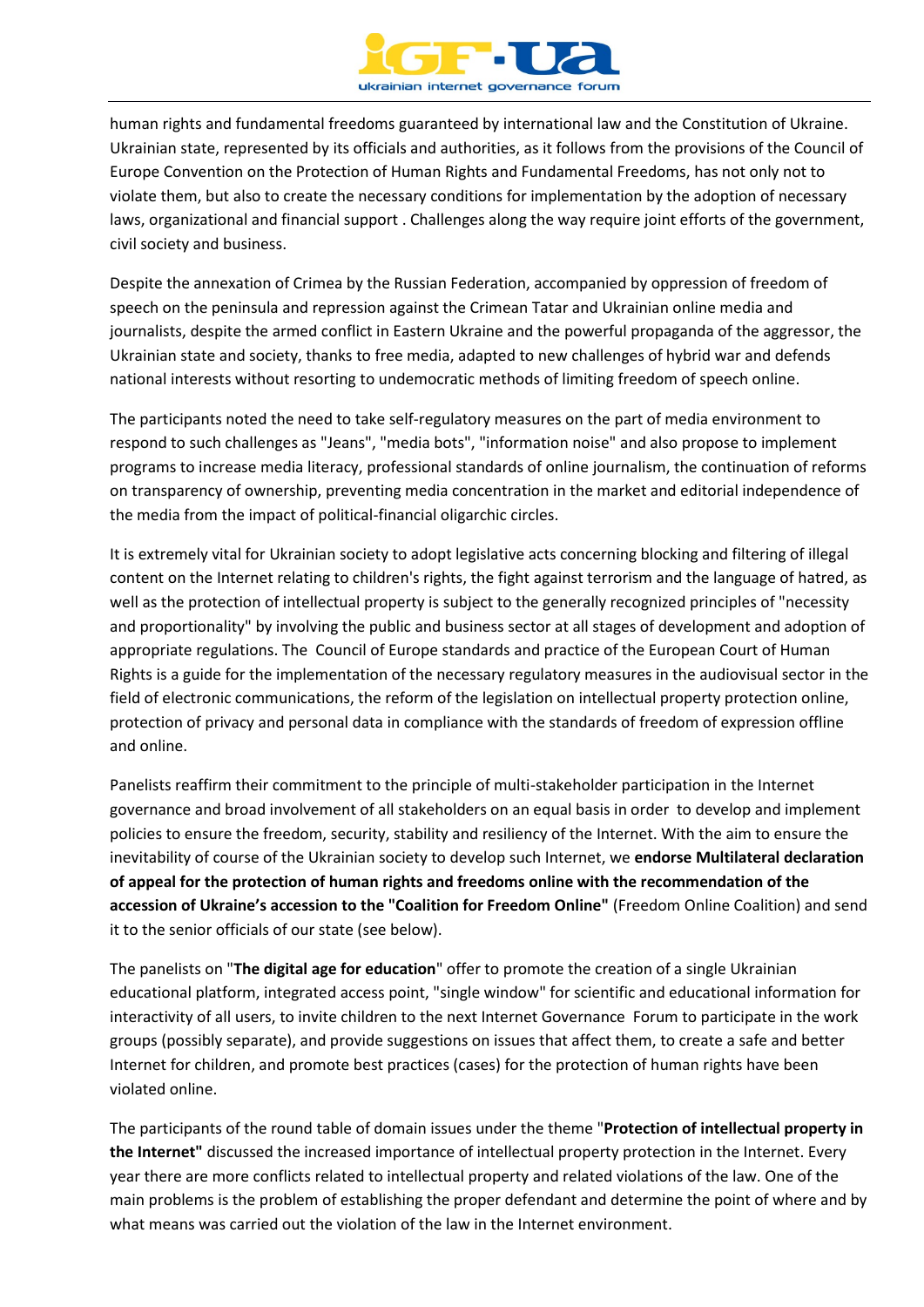

In the practice of enforcement from state authorities are used methods of "wide trawl", when instead of identifying specific sources of breach, unacceptable methods of blocking or complete blocking or termination of the hosting, data centers are applied. As a result, Ukrainian hosting market has undergone several upheavals that led to his downfall doubly more. Hosting migrated to other countries and continues to work there. Instead of pitting localization problems law enforcement authorities destroyed business of several hosting companies. The use of such actions by the law enforcement authorities is unacceptable, it is necessary to form a self-regulating institutions for decision-making regarding the fixing of objective parameters of violations and cooperation of these institutions with public authorities.

It was discussed the necessity of forming Ukrainian domain market procedures for pre-trial settlement of disputes, would have involved, and which would be recognized by all market participants. It was noted that there are two approaches - with the UDRP and ADRP.

Within the theme **"The general state of the market registrations of domain names"**, participants discussed the overall state of the market and defined the main problem of the market for the domain .UA: fragmented management of the domains of the third level, which is expressed in the absence of uniform rules of registration and various requirements for registrars by regional registers. Also noted the problem of high prices for domains, lack of influence of all market participants on price level. Particular difficulties have been noted on the level of prices for second-level domains. It is difficult to register because of the need to have a trademark, which in some cases can confuse the situation, as in the case of google.ua.

As part of the discussion of the situation of Cyrillic domain .UKR it was emphasized that the market is in a negative trend. This is due to the general state of the economy. A significant adverse effect on the situation of .UKR is the absence of full-fledged e-mail service.

The participants noted that the Internet governance is inextricably connected with rules and regulations in force in the domain of the market and are largely determined by practice that exists in Ukraine. The participants were in favor of increasing the impact of self-regulation and the formation of mechanisms with best international practice.

*Videos and presentations of IGF-UA-2016 – [http://igf-ua.org](http://igf-ua.org/)*.

## **CONTACTS**

The IGF-UA Organizing Committee [www.igf-ua.org](http://www.igf-ua.org/) [info@igf-ua.org](mailto:info@igf-ua.org) tel/fax: +38 044 278-2925 15/3 Olesia Honchara street, office 22, Kyiv, 04053